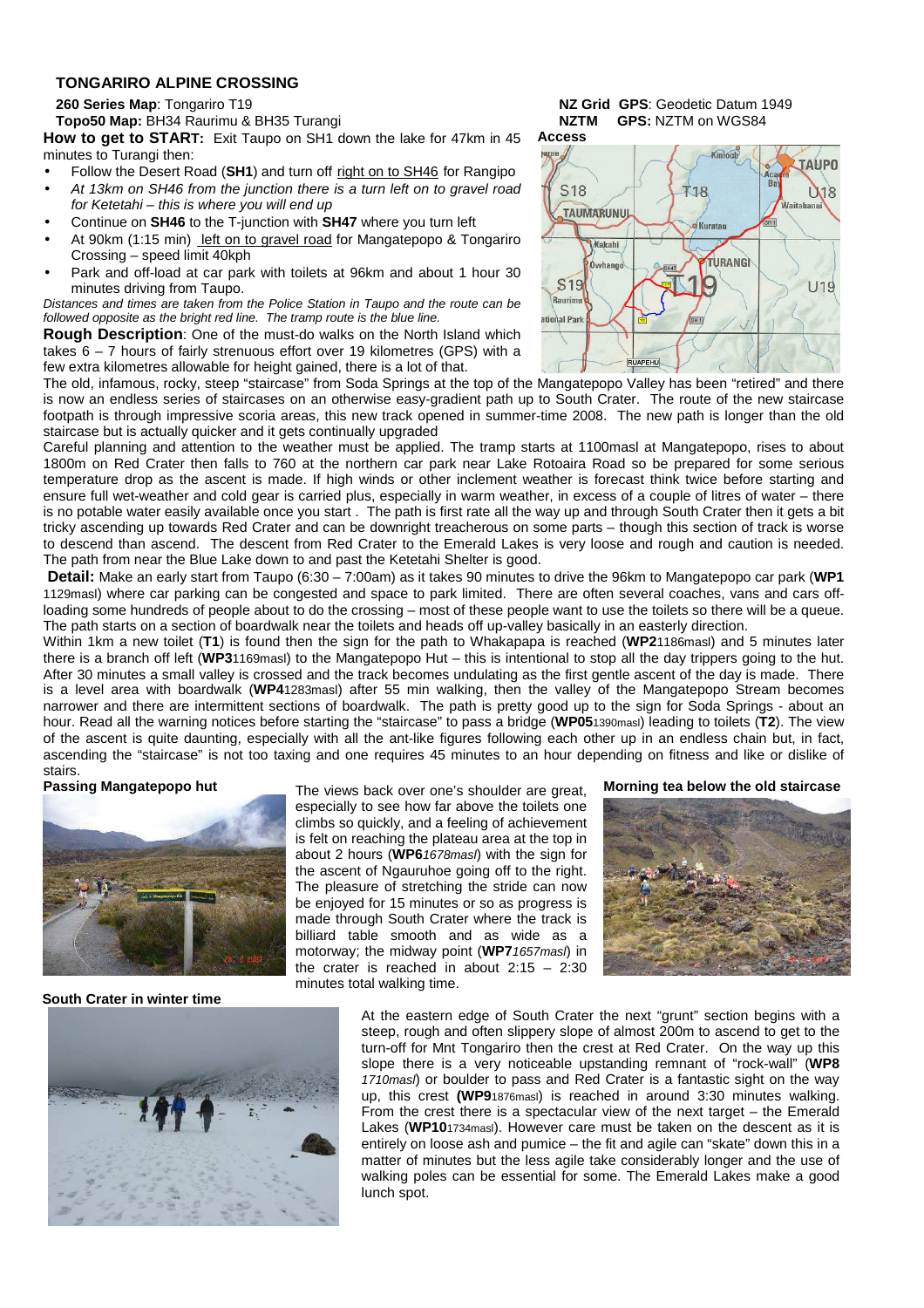



### **The rock wall**



## **Red Crater**



**Descent to Emerald Lakes** 



### **Emerald Lakes**



| <b>Red Crater</b><br>1800 |                          |                          |                    |       |                                                                                                    |  |  |   |                                                                  |                |    |    |    |              |    |    |    |    |    |  |
|---------------------------|--------------------------|--------------------------|--------------------|-------|----------------------------------------------------------------------------------------------------|--|--|---|------------------------------------------------------------------|----------------|----|----|----|--------------|----|----|----|----|----|--|
| Atitude                   | 1600                     |                          |                    |       | <b>North Crater</b><br><b>South Crater</b>                                                         |  |  |   |                                                                  |                |    |    |    | Ketetahi Hut |    |    |    |    |    |  |
|                           | 1400                     |                          |                    |       |                                                                                                    |  |  |   |                                                                  |                |    |    |    |              |    |    |    |    |    |  |
|                           | 1200.                    |                          |                    |       |                                                                                                    |  |  |   |                                                                  |                |    |    |    |              |    |    |    |    |    |  |
|                           |                          | 1000 Mangatepopo carpark |                    |       |                                                                                                    |  |  |   |                                                                  |                |    |    |    |              |    |    |    |    |    |  |
|                           | 800                      |                          |                    |       |                                                                                                    |  |  |   |                                                                  |                |    |    |    |              |    |    |    |    |    |  |
|                           |                          | $\Omega$                 | $\mathcal{P}$<br>з | 5.    | 6.                                                                                                 |  |  | 8 | 9.                                                               | 10<br>Distance | 11 | 12 | 13 | 14           | 15 | 16 | 17 | 18 | 19 |  |
| N                         | $\overline{\phantom{0}}$ | Easting                  | Northing           | At(m) | <b>Description</b>                                                                                 |  |  |   |                                                                  |                |    |    |    |              |    |    |    |    |    |  |
| 01                        |                          | 1823054                  | 5663943            | 1129  | Car park at end of Mangetepopo access road                                                         |  |  |   |                                                                  |                |    |    |    |              |    |    |    |    |    |  |
| T1                        |                          | 1823996                  | 5663723            | 1177  | Toilet before Mangatepopo Hut (New 2017)                                                           |  |  |   |                                                                  |                |    |    |    |              |    |    |    |    |    |  |
| 02                        |                          | 1824188                  | 5663728            | 1186  | 25min (1.43km); Junction to track from Whakapapa                                                   |  |  |   |                                                                  |                |    |    |    |              |    |    |    |    |    |  |
| 03                        |                          | 1824421                  | 5663824            | 1169  | 30min (1.7km); Sign for Mangatepopo Hut off to LHS                                                 |  |  |   |                                                                  |                |    |    |    |              |    |    |    |    |    |  |
| 04                        |                          | 1825546                  | 5664294            | 1283  | 52min (3km); Level area with boardwalk then narrow valley and intermittent boardwalk               |  |  |   |                                                                  |                |    |    |    |              |    |    |    |    |    |  |
| 05                        |                          | 1826946                  | 5664182            | 1390  | Bridge to new toilets (2017)                                                                       |  |  |   |                                                                  |                |    |    |    |              |    |    |    |    |    |  |
| T <sub>2</sub>            |                          | 1826919                  | 5664198            | 1390  | 1:30min (4.7km); Toilets (New 2017)                                                                |  |  |   |                                                                  |                |    |    |    |              |    |    |    |    |    |  |
| 06                        |                          | 1827608                  | 5663970            | 1678  | 2:03min (6.3km); Notice for turn off to Ngauruhoe (3hrs return trip)                               |  |  |   |                                                                  |                |    |    |    |              |    |    |    |    |    |  |
| 07                        |                          | 1828203                  | 5664136            | 1657  | 2:32min (7km); Motorway like path in middle of South Crater                                        |  |  |   |                                                                  |                |    |    |    |              |    |    |    |    |    |  |
| 08                        |                          | 1828749                  | 5664285            | 1710  | 2:44min (7.6km); Below large rock wall on lower slope of Red Crater ascent                         |  |  |   |                                                                  |                |    |    |    |              |    |    |    |    |    |  |
| 09                        |                          | 1829094                  | 5664852            | 1876  | 3:15min (8.4km); Summit of Red Crater short distance past T-junction off left for Tongariro summit |  |  |   |                                                                  |                |    |    |    |              |    |    |    |    |    |  |
| 10                        |                          | 1829477                  | 5664972            | 1734  | 3:39min (8.9km); Above Emerald Lakes (good lunch spot in good weather)                             |  |  |   |                                                                  |                |    |    |    |              |    |    |    |    |    |  |
| 11                        |                          | 1829651                  | 5665188            | 1701  | 3:43min (9.2km); Junction with path off right to Oturere Hut                                       |  |  |   |                                                                  |                |    |    |    |              |    |    |    |    |    |  |
| 12                        |                          | 1829480                  | 5667358            | 1619  | 4:32min (11.8km); Section of path with view of Ketetahi Shelter                                    |  |  |   |                                                                  |                |    |    |    |              |    |    |    |    |    |  |
| 13                        |                          | 1829404                  | 5667890            | 1450  |                                                                                                    |  |  |   | 5:04min (13.5km); Ketetahi Shelter                               |                |    |    |    |              |    |    |    |    |    |  |
| 14                        |                          | 1829044                  | 5668701            | 1287  | 5:38min (15km); 20min from Ketetahi Shelter at junction where new track (2011) meets old track     |  |  |   |                                                                  |                |    |    |    |              |    |    |    |    |    |  |
| T <sub>3</sub>            |                          | 1829339                  | 5670369            | 1000  |                                                                                                    |  |  |   | Toilet at bushline (New 2017)                                    |                |    |    |    |              |    |    |    |    |    |  |
| 15                        |                          | 1830439                  | 5671641            | 783   |                                                                                                    |  |  |   | 6:54min (19.9km); Northern car park at end of Tongariro Crossing |                |    |    |    |              |    |    |    |    |    |  |